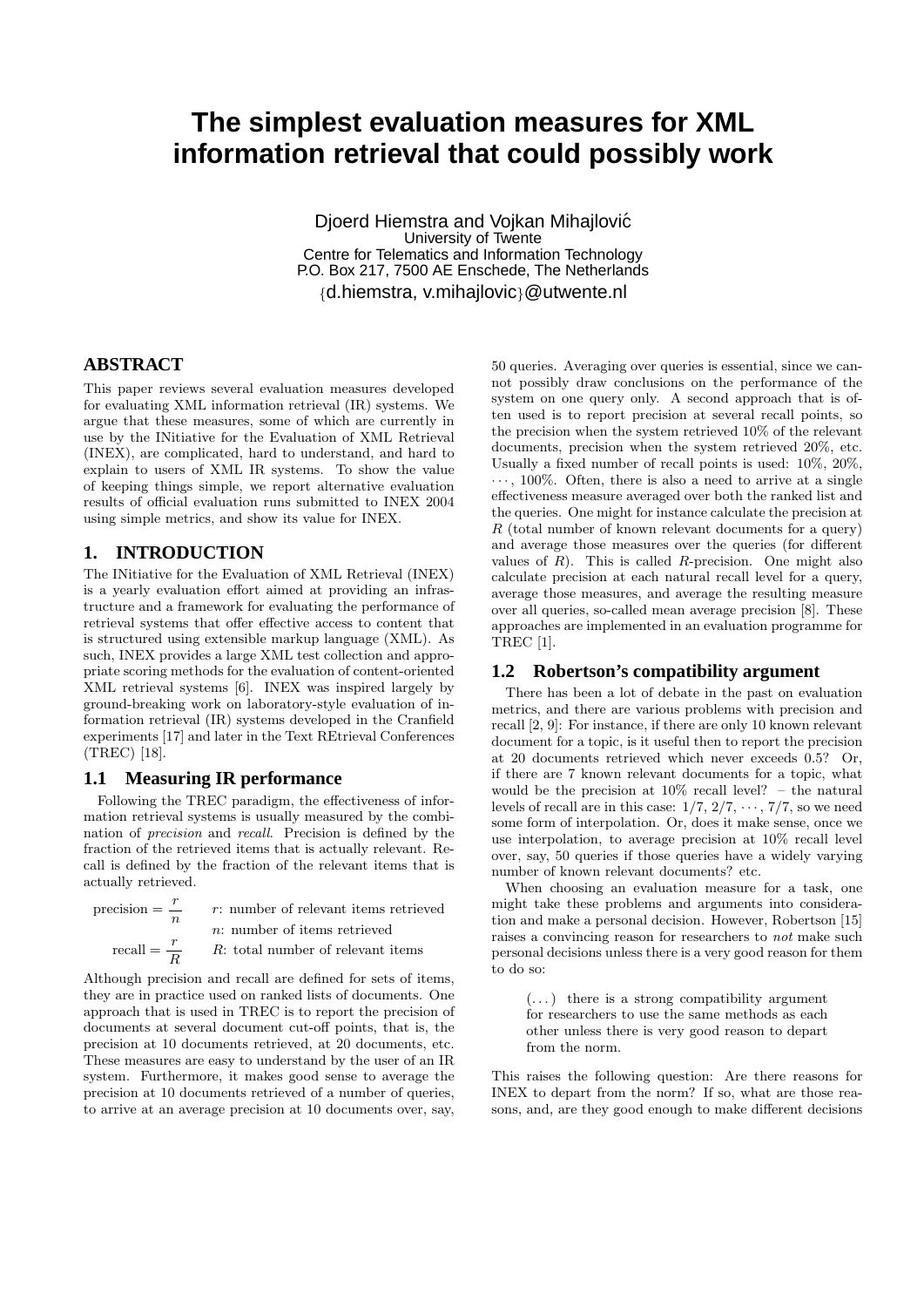than the researchers that paved the way of laboratory-style IR system evaluation?

### **1.3 Is XML IR more complex for evaluation?**

When using precision and recall, one at least has to make the following two assumptions.

- relevance is a binary property (items are relevant or not)
- the relevance of one item is independent of other items in the collection.

Additionally, when using the methods described above for measuring precision (and recall) for ranked lists, the following assumptions are made.

- a user spends approximately the same constant time on each retrieved element
- a user looks at one retrieved element after another from the ranked list and stops at some (arbitrary) point.

These assumptions might not be true for XML IR: We might be interested in more than just binary relevance (i.e., we are interested in specificity and exhaustiveness). The relevance of an element cannot possibly be independent of, for instance, its parent: XML elements overlap and are not separate units. Furthermore, the size of the retrieved elements vary, so the time spent on each document is not a constant value. A linear ordering of results might not be realistic as the user would like to see all parts of the context document and not jump from one document to the other.

Recent papers have proposed several new evaluation metrics that address the issues listed above. These metrics incorporate the size of XML elements [7], the time for reading an XML element [4], user browsing behavior when searching XML [13], take overlap of elements and the so-called overpopulated recall base into account [11, 12]. In this paper we like to contribute to the evaluation metrics discussion of the INEX methodology workshop by supporting the following statement: "There already exists a plethora of metrics so new metrics are not of interest, what is of interest is the identification of what should be measured."<sup>1</sup> More specifically, we emphasise the value of Robertson's compatibility argument in the discussion.

### **2. EVALUATION METRICS IN INEX**

In this section we give an overview of the metrics used for INEX 2002 – 2005, and depict some of the metrics proposed for future usage. We start with relevance dimensions used for the relevance assessments and in the specification of quantisation functions used in these metrics. Readers familiar with INEX might skip this section to go directly to Section 3.

### **2.1 Relevance dimensions**

In INEX relevance assessments, two relevance dimensions are used for evaluating XML elements: exhaustivity and specificity. Exhaustivity  $(E)$  is the extent to which the document component discusses the topic of request (more-orless similar to traditional topical relevance as measured in TREC). Specificity  $(S)$  is the extent to which the document

component focuses on the topic of request (i.e., if the component also contains a lot of irrelevant information specificity goes down). For most of the metrics, to produce the final evaluation result, e.g., recall-precision graph, the two dimensional relevance assessments are mapped to one dimensional relevance scale by employing a quantisation function,  $f_{quant}(e, s) : ES \rightarrow [0, 1]$ , where ES denotes the set of possible assessment pairs  $(e, s)$ :  $ES = \{(0, 0), (1, 1), (1, 2), (1, 3),\}$  $(2, 1), (2, 2), (2, 3), (3, 1), (3, 2), (3, 3)\}^2$ . Each XML element can be marginally (1), fairly (2), or highly (3) exhaustive or specific, or not relevant (denoted with pair  $(0,0)$ ).

### **2.2 INEX 2002 metric: inex eval**

The INEX 2002 metric (also called inex eval) computes the so-called precall measure, proposed by Raghavan et al. [14], on returned XML elements using the probability that the element viewed by the user is relevant  $(P(\text{rel}|\text{retr}))$ :

$$
P(\text{rel}|\text{retr})(x) = \frac{x \cdot n}{x \cdot n + \text{esl}_{x \cdot n}}\tag{1}
$$

where  $esl_{x\cdot n}$  denotes the expected search length [3], i.e. the expected number of non-relevant elements retrieved until an arbitrary recall point  $x$  is reached, and  $n$  is the total number of relevant elements with respect to a given topic. The expected search length is specified using the following formula:

$$
esl_{x\cdot n} = j + \frac{s\cdot i}{r+1} \tag{2}
$$

where  $j$  is the total number of non-relevant elements in all levels preceding the final level, s is the number of relevant elements required from the final level to satisfy the recall point,  $i$  is the number of non-relevant elements in the final level, and  $r$  is the number of relevant elements in the final level. The term level is used here to denote the set of elements that have the same rank in the retrieval process (see weak ordering in [3]).

Two quantisation functions are used for mapping relevance dimensions:  $f_{strict}$  (Equation 3) and  $f_{general}$  (Equation 4). Strict quantisation function is used to evaluate retrieval methods with respect to their capability of retrieving highly exhaustive and highly specific XML elements, while general quantisation rewards methods that retrieve XML elements according to their degree of relevance.

$$
f_{strict}(s, e) = \begin{cases} 1 & \text{if } e = 3 \text{ and } s = 3, \\ 0 & \text{otherwise} \end{cases}
$$
 (3)

$$
f_{general}(s, e) = \begin{cases} 1 & \text{if } (e, s) = (3, 3), \\ 0.75 & \text{if } (e, s) \in \{ (2, 3), (3, \{2, 1\}) \}, \\ 0.5 & \text{if } (e, s) \in \{ (1, 3), (2, \{2, 1\}) \}, \\ 0.25 & \text{if } (e, s) \in \{ (1, 2), (1, 1) \}, \\ 0 & \text{if } (e, s) = (0, 0) \end{cases}
$$
(4)

<sup>&</sup>lt;sup>1</sup>From the INEX Methodology Workshop call for papers.

<sup>&</sup>lt;sup>2</sup>Note that in INEX 2002 exhaustivity was termed relevance. and instead of specificity a slightly different relevance dimension was used, termed coverage.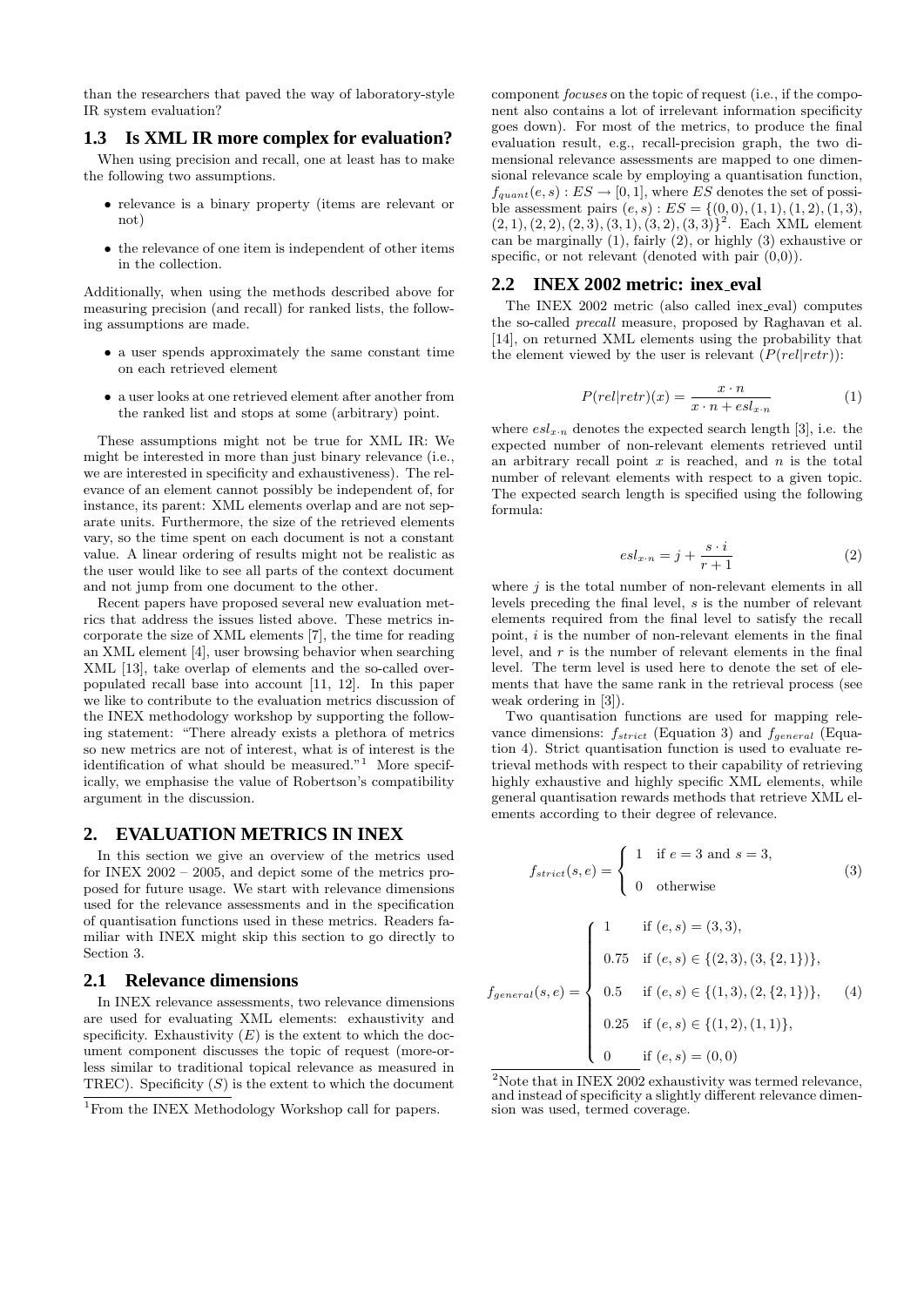As can be seen in the definition of the generalized quantisation function, this function favors exhaustivity over specificity. The question is: Does this follow the user request as well as the assessment process on hierarchically structured XML documents? We can ask ourselves among fairly and marginally exhaustive and specific elements, which dimension is more important for the system's effectiveness?

The features of the INEX 2002 metric is that it calculates recall based on the full recall-base that contains large amounts of overlapping elements. Additionally, INEX 2002 metrics ignore possible overlap between result elements and rewards the retrieval of a relevant component regardless if part of it has been seen already. To resolve these problems numerous metrics are proposed as we can see below.

### **2.3 INEX 2003 metric: inex eval ng**

The INEX 2003 metrics (also called inex eval ng) tries to overcome the overlapping problem of 2002 metrics by incorporating component size and overlap within the definition of recall and precision [7]. However it does not address the problem of overlapping XML elements in the assessments results, i.e., overpopulated recall-base [12]. Overlap is surpassed by considering only the increment in text size of the elements that are already seen. The metric assumes that the relevant information is distributed uniformly through a component which is a strong assumption that is not proven correct in practice.

Recall and precision for inex eval ng measure are computed as follows:

$$
recall_o = \frac{\sum_{i=1}^{k} e(c_i) \cdot \frac{|c'_i|}{|c_i|}}{\sum_{i=1}^{N} e(c_i)}
$$
(5)

$$
precision_o = \frac{\sum_{i=1}^{k} s(c_i) \cdot |c'_i|}{\sum_{i=1}^{k} |c'_i|}
$$
(6)

where elements  $c_1, c_2, ..., c_n$  represent a ranked result list, N is the total number of elements in the collection,  $e(c_i)$ and  $s(c_i)$  denote the quantised assessment values of element  $c_i$  according to the exhaustivity and specificity dimensions respectively,  $|c_i|$  denotes the size of the element, and  $|c'_i|$  is the size of the element that has not been seen by the user previously.  $|c'_i|$  can be computed as:

$$
|c'_{i}| = |c_{i} - \bigcup_{c \in C[1, n-1]} (c)| \tag{7}
$$

where n is the rank position of  $|c_i|$  and  $C[1, n-1]$  is the set of elements retrieved between the ranks  $[1, n - 1]$ .

Quantisation functions are defined in such a way that they provide separate mapping for exhaustivity and specificity:  $f'_{quant}(e) : E \rightarrow [0, 1]$  and  $f'_{quant}(s) : S \rightarrow [0, 1]$ . For the strict case the result of the quantisation functions is one if  $e = 3$  or  $s = 3$ , respectively. For the generalized case quantisation functions are defined as:  $f'_{general}(e) = e/3$  and  $f'_{general}(s) = s/3.$ 

The problem of INEX 2003 metric is because relevance dimensions are treated in isolation while they both are required in order to identify the most appropriate unit of retrieval according to the retrieval task definition [11].

## **2.4 INEX 2004 metric: specificity-oriented and exhaustivity-oriented quantisation**

Based on the discussion during INEX 2003 [11] on quantisation functions and drawbacks of INEX 2003 metrics, for strict quantisation two additional classes of exhaustivityoriented and specificity-oriented quantisation functions are defined. Exhaustivity-oriented functions apply strict quantisation with respect to the exhaustivity dimension, allowing different degrees of specificity (Equation 8) or only fairly and highly specific elements (Equation 9).

$$
f_{e3. s321}(s, e) = \begin{cases} 1 & \text{if } s \in \{3, 2, 1\} \text{ and } e = 3, \\ 0 & \text{otherwise} \end{cases}
$$
 (8)

$$
f_{e3.832}(s,e) = \begin{cases} 1 & \text{if } s \in \{3,2\} \text{ and } e = 3, \\ 0 & \text{otherwise} \end{cases}
$$
 (9)

Similarly, specificity-oriented functions apply strict quantisation with respect to the specificity dimension, allowing different degrees of exhaustivity (Equation 10) or only fairly and highly exhaustive elements (Equation 11). However, both quantisation function classes suffer from overlap problem.

$$
f_{s3.e321}(s,e) = \begin{cases} 1 & \text{if } e \in \{3,2,1\} \text{ and } s = 3, \\ 0 & \text{otherwise} \end{cases}
$$
 (10)

$$
f_{s3.e32}(s, e) = \begin{cases} 1 & \text{if } e \in \{3, 2\} \text{ and } s = 3, \\ 0 & \text{otherwise} \end{cases}
$$
 (11)

### **2.5 XCG: Extended Cumulative Gain**

Criticizing the INEX 2002 generalized quantisation function, which is exhaustivity oriented, Kazai et al. [12] defined a specificity-oriented quantisation function to address the focused retrieval. This quantisation function should better reflect the user behavior and evaluation criterion for XML retrieval as defined in INEX [5]. It assumes that the specificity plays more dominant role than exhaustivity:

$$
f'_{general}(s, e) = \begin{cases} 1 & \text{if } (e, s) = (3, 3), \\ 0.9 & \text{if } (e, s) = (2, 3), \\ 0.75 & \text{if } (e, s) = \{(1, 3), (3, 2)\}, \\ 0.5 & \text{if } (e, s) = (2, 2), \\ 0.25 & \text{if } (e, s) = \{(1, 2), (3, 1)\}, \\ 0.1 & \text{if } (e, s) = \{(2, 1), (1, 1)\}, \\ 0 & \text{if } (e, s) = (0, 0) \end{cases}
$$
(12)

The extended cumulative gain (XCG) measure is based on cumulative gain (CG) measure [10]. The cumulative gain at the rank i,  $CG[i]$ , is computed as the sum of the relevance scores,  $G[j]$ , up to that rank: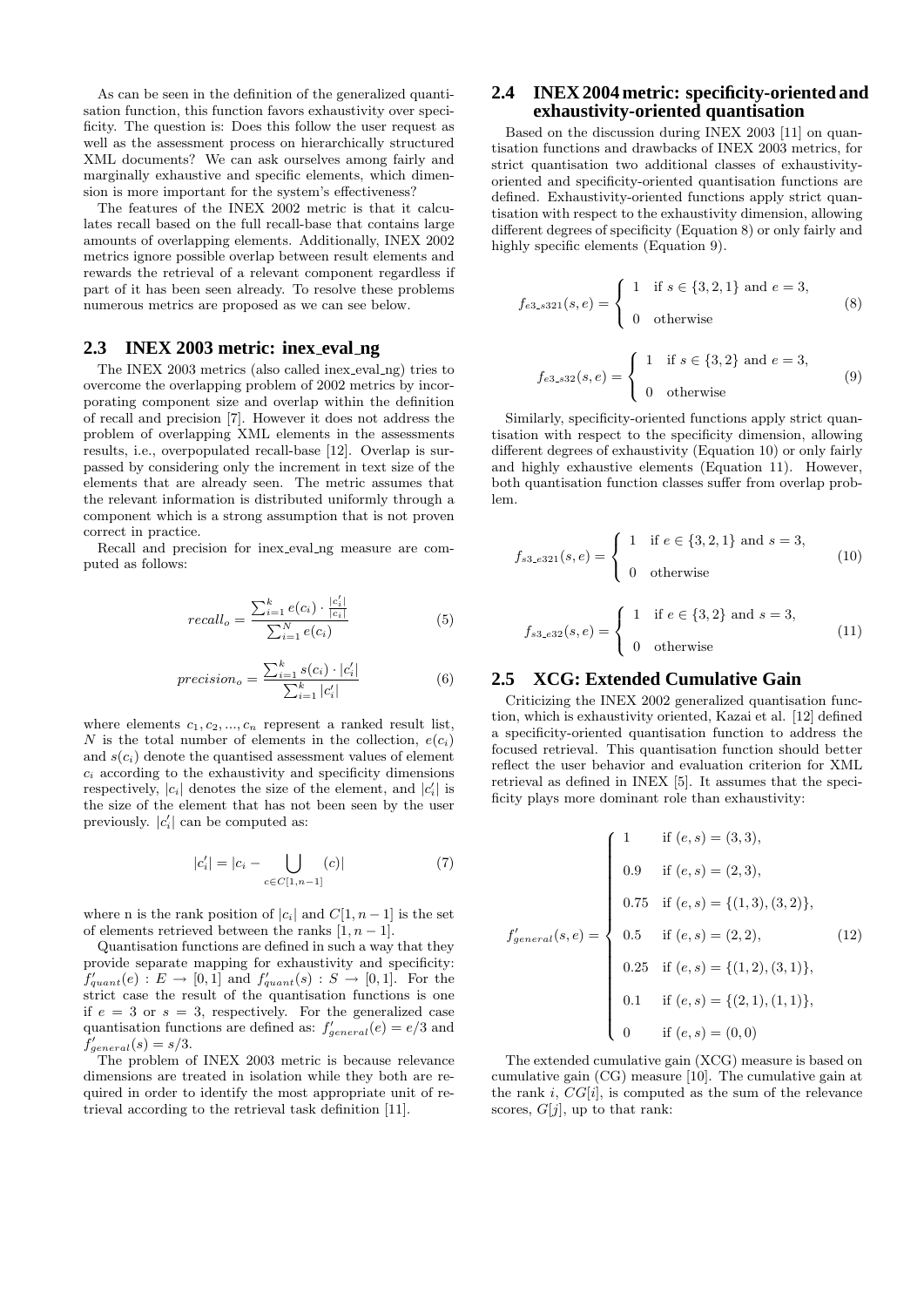$$
CG[i] = \sum_{j=1}^{i} G[j] \tag{13}
$$

An ideal gain vector,  $I$ , is than computed by summing rank values of all elements in the recall-base in decreasingorder of their degree of relevance. By dividing the CG vectors with the ideal vector  $I$  we obtain the normalized,  $nCG$ , relevance measure. The area between the normalized actual and ideal curves represents the quality of a retrieval approach.

Ideal recall base in extended cumulative gain metrics (XCG) is formed by selecting result elements from the full recallbase based on a given quantisation function and assuming that the component that has the highest score on the relevant XML path is chosen. In case two components on the same path have the same score, the one deeper in the XML tree is chosen (following the focused retrieval approach). XCG then uses uses full recall-base to enable scoring of near misses.

To define the relevance score of an element using XCG a result-list dependent relevance-value function is used:

$$
rv(c_i) = f(quant(asses(c_i)))
$$
\n(14)

where  $assess(c_i)$  is a function that returns the assessment value pair for the element  $c_i$ , and  $quant(assess(c_i))$  is a chosen quantisation function. Function  $f$  has three different variants. In case current element has not been evaluated before  $f(x) = x$ , where  $x = quant(assess(c_i))$ . In case an element has been seen before  $f(x) = (1 - \alpha) \cdot x$ . Here  $\alpha$ is a factor that simulates user behavior with respect to the already seen elements. Finally, in case  $c_i$  has been seen in part then  $f(x) = \alpha \cdot \frac{\sum_{j=1}^{m} (rv(c_j) \cdot |c_j|)}{|c_j|} + (1 - \alpha) \cdot x$ , where m is the number of  $c_i$ 's relevant child nodes. Additional normalization function is needed to disable that the total score of any group of descendant nodes of an ideal result element exceed the score achieved by retrieving the ideal element.

Therefore, in the extended cumulative gain (XCG) [12] the authors separated the model of user behavior from the actual metric employed via the definition of a set of relevance value (RV) functions, implementing scoring mechanisms based on parameters including e.g., the relevance degree of a retrieved element, the ratio of already viewed parts. Each RV function should model different user behaviors when searching for information. However, the weakness of the XCG metric is that the proper relevance-value function is still an open issue, and in handling the situation when the actual and ideal CG curves meet, as the interpretation of the curves after this point requires further studies [12].

### **2.6 Discussion and some more metrics**

The INEX metrics briefly explained in this section raise some interesting issues. There might be some "very good reasons" to use these measures if traditional measures do not apply. Clearly, the section demonstrates that there is a lot of debate on evaluation metrics for XML IR. In fact, there are alternative proposals that are worth mentioning as well.

### *Tolerance to Irrelevance*

The main idea is that the retrieval system needs to provide the user with an entry-point into the document that is close to the relevant information [4]. Thus, the system should produce the ranked list of entry points. The user reads the (part of a) document starting from the entry-point until his tolerance to irrelevance has been reached (specified using tolerance to irrelevance parameter), and then continue with the next ranked result. This measure aims at focused retrieval as it favors the systems that bring the user closer to the relevant information and avoid returning too large fragments. The drawback of this measure is that tolerance to irrelevance parameter has to be calibrated based on experimental studies.

### *Expected Ratio of Relevant Documents*

The expected ratio of relevant documents (ERR) measure provides an estimate of the expectation of the number of relevant elements a user sees when looking at the list of the first k returned elements, divided by the expectation of the number of relevant elements a user would see when looking at all elements in the collection [13]. The value of ERR for each  $k$  between 1 and the total number of retrieved elements is given by:

$$
ERR = \frac{\mathbb{E}[N_R|N=k]}{\mathbb{E}[N_R|N=E]} \tag{15}
$$

where  $N_R|N = k$  represents the total number of relevant elements the user has access to within the first  $k$  elements in the result list, and  $N_R|N = E$  represents the total number of relevant elements within the whole collection. This computation is based on hypothetical user behavior assumption used in traditional IR: (1) the user browse through the retrieved document's structure, jumping with a specific probability to other elements in the structure, and (2) this browsing is influenced by the specificity of the returned elements. The drawback of this metric is the number of parameters that need to be estimated, simulating user's browsing behavior, for relevance computation.

In the next section, we explore the usefulness of simple evaluation metrics based on cut-offs in the ranked list.

# **3. ANALYSING INEX RUNS WITH SIMPLE METRICS**

In this section we will report simple evaluation results of the official INEX 2004 runs using simple evaluation measures. We will take the following decisions.

- Our quantisation functions will map exhaustivity and specificity to a binary measure: relevant or not relevant. We do not use generalised quantisation measures.
- We will only report average precision at fixed cut-off values. This way, at least for small cut-off values, our measures do not depend on the total number of relevant items, thereby partly avoiding the "overpopulated recall base" problem.
- We will report set-based overlap for (the same) fixed cut-off values, not only for the total retrieved list (usually 1500 elements) as was done for INEX 2004. This way, we are able to distinguish a system that tries to identify elements from different articles from one that retrieves many from a single article.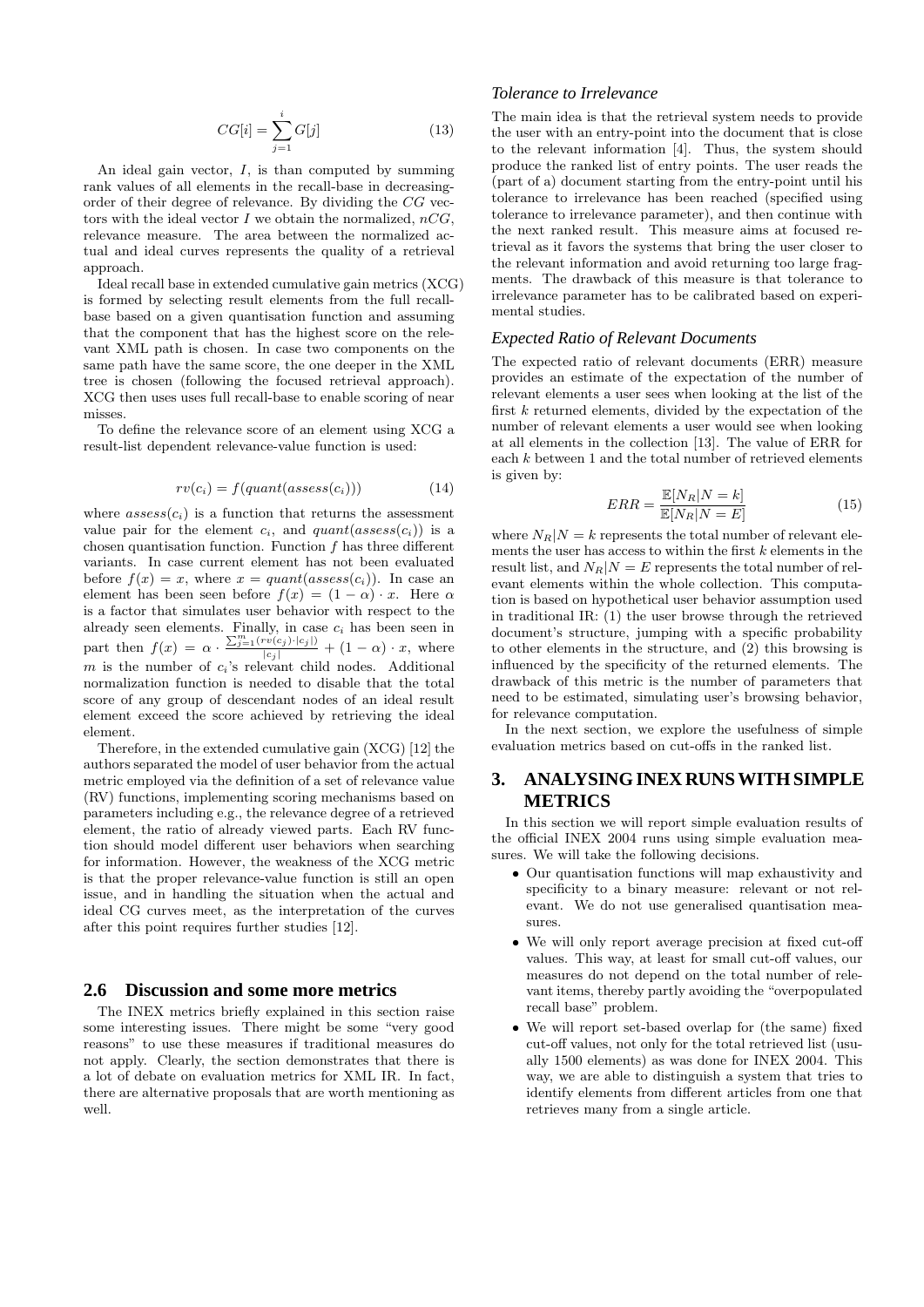The following quantisation functions were used: strict (Equation 3), exhaustive (Equation 8), specific (Equation 10), and finally liberal (Equation 16).

$$
f_{liberal}(s, e) = \begin{cases} 1 & \text{if } s \in \{3, 2\} \text{ or } e \in \{3, 2\} \\ 0 & \text{otherwise} \end{cases}
$$
(16)

Set-based overlap is defined as in INEX 2004 [5]:

$$
\frac{|\{e_1 \in R | \exists e_2 \in R \land e_1 \neq e_2 \land overlap(e_1, e_2)\}|}{|R|} \tag{17}
$$

where R is a result list,  $overlap(e_1, e_2)$  is true if these two elements,  $e_1$  and  $e_2$ , are overlapping one another, i.e., if they are nested.

The measures reported are easy to explain. For instance, if for strict quantisation and cut-off value 10 we report precision 0.25 and overlap 0.6; then this would be communicated to a user or potential customer as: "Of the first ten retrieved elements, our system produces on average two-anda-half relevant element. On average, six out of ten elements overlap with another element in the first ten."

### **3.1 Content-only (CO) runs**

The INEX content-only task provides queries without any structural constraints. In this task, the system needs to identify the most appropriate XML element for retrieval. The task resembles that of users that want to search XML data without knowing the schema or DTD. In this section, we select the evaluation of some runs which we believe show quite different behaviour when compared to each other.

|           | average precision |         |          |          |         |
|-----------|-------------------|---------|----------|----------|---------|
| $cut-off$ | strict            | liberal | exhaust. | specific | overlap |
| 5         | 0.200             | 0.577   | 0.359    | 0.329    | 0.682   |
| 10        | 0.162             | 0.547   | 0.297    | 0.329    | 0.768   |
| 20        | 0.146             | 0.506   | 0.266    | 0.306    | 0.799   |
| 30        | 0.134             | 0.477   | 0.226    | 0.313    | 0.847   |
| 100       | 0.087             | 0.337   | 0.142    | 0.239    | 0.894   |
| 200       | 0.062             | 0.244   | 0.099    | 0.175    | 0.908   |
| 1500      | 0.016             | 0.073   | 0.027    | 0.051    | 0.906   |

### Table 1: Precision and overlap of CO run ibmhaifa3

Table 1 shows average precision values per cut-off value for each quantisation function, as well as the overlap per cut-off value of the best (best according to the official INEX measures, but also the best according to the measures reported in this section) INEX 2004 content-only (CO) run (ibmhaifa3, CO-0.5-LAREFIENMENT). The evaluation shows that among the first 5 elements retrieved there is at least 1 relevant element (strict quantisation) up to almost 3 relevant elements (liberal quantisation). Interestingly, the overlap is quite high for all cut-off values. Overlap goes up steadily for this run from 68% for cut-off 5 to more than 90% for the whole list of 1500 documents. All runs with high precision values have quite some overlap.<sup>3</sup> Also interestingly, when focussing on specificity (Equation 10), the precision values do not change a lot for cut-offs 5, 10, 20 and 30 elements

retrieved; however, precision goes down for exhaustivenessoriented quantisation.

|           |        | average precision |          |          |         |
|-----------|--------|-------------------|----------|----------|---------|
| $cut-off$ | strict | liberal           | exhaust. | specific | overlap |
| 5         | 0.112  | 0.341             | 0.194    | 0.200    | 0.059   |
| 10        | 0.085  | 0.306             | 0.159    | 0.168    | 0.094   |
| 20        | 0.063  | 0.246             | 0.115    | 0.138    | 0.125   |
| 30        | 0.055  | 0.230             | 0.102    | 0.131    | 0.170   |
| 100       | 0.041  | 0.164             | 0.073    | 0.102    | 0.364   |
| 200       | 0.028  | 0.127             | 0.055    | 0.077    | 0.509   |
| 1500      | 0.011  | 0.045             | 0.023    | 0.027    | 0.868   |

#### Table 2: Precision and overlap of CO run lip63

Table 2 reports a run with different behaviour. This run, lip63, bn-m1-eqt-porder-eul-o.df.t-parameters-00700), performs worse than the previous run. INEX reported a similar amount of overlap in the retrieved list (1500 elements) of this run, however, the run does not show a lot of overlap for the initial cut-off values.

For all CO runs we investigated, overlap was either relatively constant, or going up quickly when approaching the 1500 elements that could be submitted. Some runs (e.g. ucalif0, (CO-3) did not submit 1500 elements for each topic. For those runs, precision and overlap at 1500 were calculated by assuming that the elements that could have been submitted, but were not submitted are not relevant and do not overlap with another element in the retrieved list. This leads to low overlap values at cut-off 1500 as shown in Table 3. One might argue that if the precision at 1500 is identical for two systems, the one that has stopped retrieving when it expects no more relevant elements (and therefore has low overlap at 1500) should be preferred over one that filled all slots with overlapping elements (resulting in high overlap at 1500). Interestingly, this run initially performs better on exhaustivity-oriented quantisation than on specificity-oriented quantisation.

|           | average precision |         |          |          |         |
|-----------|-------------------|---------|----------|----------|---------|
| $cut-off$ | strict            | liberal | exhaust. | specific | overlap |
| 5         | 0.172             | 0.382   | 0.300    | 0.218    | 0.700   |
| 10        | 0.135             | 0.318   | 0.235    | 0.185    | 0.656   |
| 20        | 0.094             | 0.262   | 0.175    | 0.150    | 0.707   |
| 30        | 0.072             | 0.222   | 0.138    | 0.130    | 0.714   |
| 100       | 0.034             | 0.134   | 0.068    | 0.083    | 0.711   |
| 200       | 0.019             | 0.085   | 0.040    | 0.053    | 0.592   |
| 1500      | 0.004             | 0.016   | 0.008    | 0.010    | 0.199   |

Table 3: Precision and overlap of run ucalif0

|           |        | average precision |          |          |         |
|-----------|--------|-------------------|----------|----------|---------|
| $cut-off$ | strict | liberal           | exhaust. | specific | overlap |
| 5         | 0.082  | 0.329             | 0.153    | 0.194    | 0.000   |
| 10        | 0.085  | 0.285             | 0.144    | 0.179    | 0.000   |
| 20        | 0.062  | 0.224             | 0.110    | 0.141    | 0.000   |
| 30        | 0.053  | 0.202             | 0.096    | 0.131    | 0.000   |
| 100       | 0.029  | 0.114             | 0.048    | 0.078    | 0.000   |
| 200       | 0.017  | 0.074             | 0.028    | 0.052    | 0.000   |
| 1500      | 0.004  | 0.019             | 0.007    | 0.013    | 0.000   |

Table 4: Precision and overlap of run utampere0

<sup>3</sup>Our overlap for cut-off 1500 differ considerably from the ones reported by INEX, maybe because we ignored results for which no assessments were done, i.e., precision values and overlap are calculated on the same set of 34 CO topics.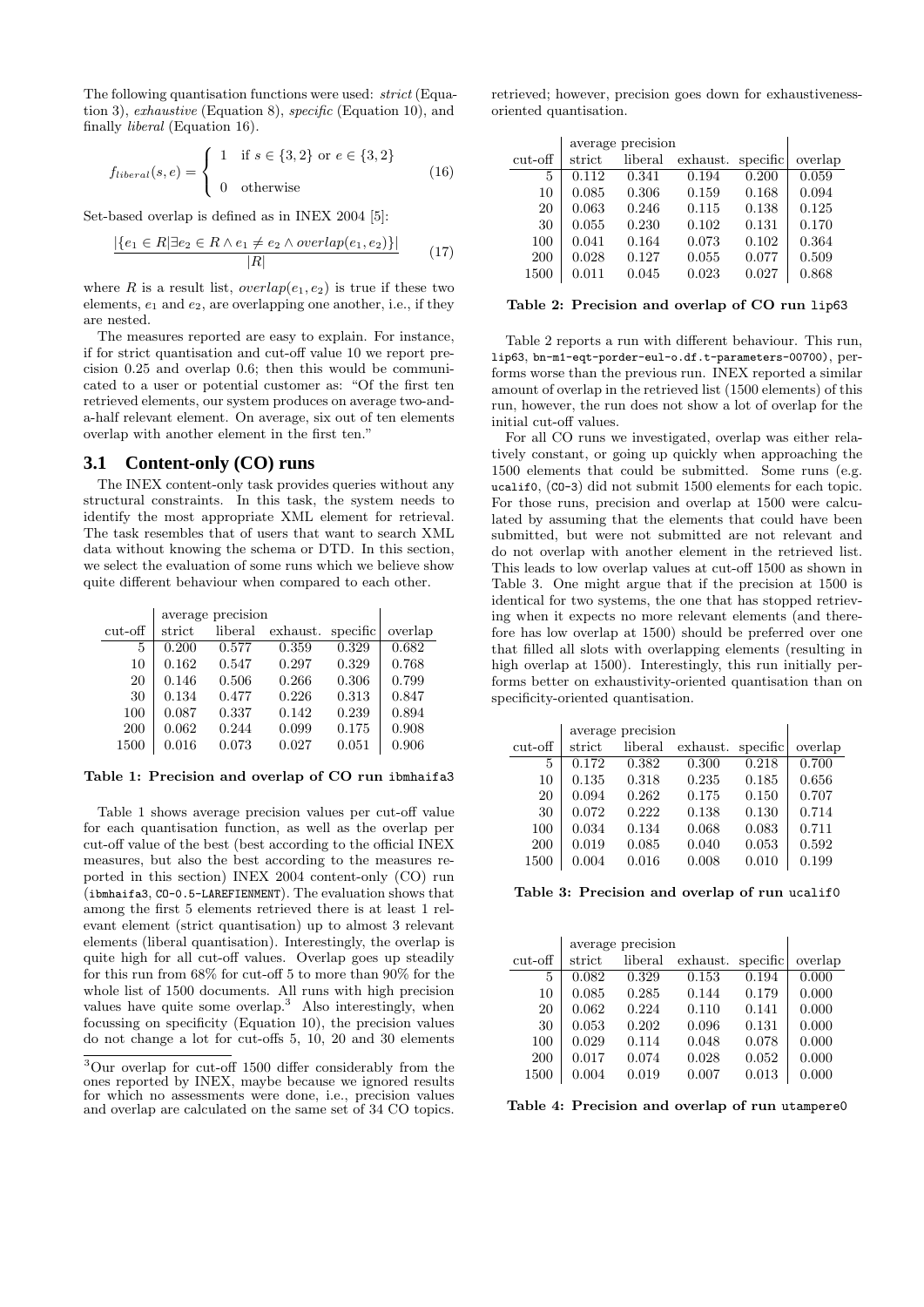Finally, Table 4 shows run utampere0 (UTampere CO average), the best run according to the XCG evaluation measure. This run does not show any overlap at all. Interestingly, this run performs better on specificity-oriented quantisation than on exhaustivity-oriented quantisation.

|                  | $cut-off$ at $10$ |                        | cut-off at $100$ |                        |       |    |
|------------------|-------------------|------------------------|------------------|------------------------|-------|----|
| run id           |                   | precision overlap rank |                  | precision overlap rank |       |    |
| ibmhaifa3        | 0.334             | 0.768                  | 1                | 0.201                  | 0.894 | 1  |
| ibmhaifa0        | 0.323             | 0.718                  | $\overline{2}$   | 0.195                  | 0.881 | 2  |
| uwaterloo0       | 0.300             | 0.806                  | 3                | 0.133                  | 0.899 | 9  |
| uamsterdam1      | 0.288             | 0.935                  | 4                | 0.158                  | 0.956 | 3  |
| ibmhaifa4        | 0.285             | 0.665                  | 5                | 0.153                  | 0.853 | 4  |
| cmu <sub>0</sub> | 0.214             | 0.618                  | 17               | 0.149                  | 0.814 | 5  |
| uwaterloo1       | 0.273             | 0.785                  | 6                | 0.107                  | 0.904 | 16 |
| uamsterdam0      | 0.266             | 0.882                  | 7                | 0.139                  | 0.929 | 6  |
| qutau0           | 0.263             | 0.888                  | 8                | 0.126                  | 0.942 | 11 |
| cmu2             | 0.184             | 0.621                  | 23               | 0.137                  | 0.851 |    |

### Table 5: Well-performing INEX 2004 CO runs: average precision at cut-off 10 and 100 averaged over 4 quantisations

Table 5 shows the best-performing runs according to precision at 10 and precision at 100 averaged over all four quantisations. The top 4 runs correspond with the top 4 as presented by the official INEX measures. All runs have a relatively high number of overlap at cut-off 10 and 100. It seems to be impossible to achieve high precision without a considerable amount of overlap in the retrieved elements. It is therefore questionable if these top runs are also the most useful from a user-perspective. A measure that somehow combines precision and overlap in a single measure, for instance the XCG measure, might be desirable.

### **3.2 Vague content-and-structure (VCAS) runs**

The vague content-and-structure task (VCAS) provides queries that besides query terms also contain structural constraints. This task resembles that of users or applications that do know the schema or DTD, and want to search some particular XML elements while formulating restrictions on some (other) elements.

|           | average precision |         |          |          |         |
|-----------|-------------------|---------|----------|----------|---------|
| $cut-off$ | strict            | liberal | exhaust. | specific | overlap |
| 5         | 0.239             | 0.500   | 0.354    | 0.346    | 0.554   |
| 10        | 0.204             | 0.458   | 0.304    | 0.319    | 0.677   |
| 20        | 0.165             | 0.431   | 0.290    | 0.273    | 0.769   |
| 30        | 0.142             | 0.409   | 0.271    | 0.254    | 0.767   |
| 100       | 0.100             | 0.309   | 0.180    | 0.201    | 0.836   |
| 200       | 0.079             | 0.237   | 0.134    | 0.159    | 0.900   |
| 1500      | 0.030             | 0.087   | 0.047    | 0.060    | 0.830   |

#### Table 6: Precision and overlap of run qutau4

Table 6 shows average precision values per quantisation function and cut-off value, and the overlap per cut-off value of the best (best according to the official INEX measures) INEX 2004 vague content-and-structure (VCAS) run (qutau4, VCAS PS stop50K 049025). On all cuf-off points, the measured overlap is quite high, going from initially 55% to 90 % overlap. The run shows almost equal performance of the specificityoriented quantisation and the exhaustiveness-oriented quantisation methods.

The run in Table 7 (utwente2, LMM-VCAS-Relax-0.35) shows different behaviour. First, the overlap does not exceed 30% for most document cut-offs. Second, the run seems to do somewhat better on the specificity-oriented quantisation method than on the exhaustiveness-oriented quantisation method. The run has higher precision at the early cut-offs than the run from the previous example, but lower precision at later cut-offs.

|           | average precision |         |          |          |         |
|-----------|-------------------|---------|----------|----------|---------|
| $cut-off$ | strict            | liberal | exhaust. | specific | overlap |
| 5         | 0.246             | 0.515   | 0.339    | 0.377    | 0.177   |
| 10        | 0.223             | 0.496   | 0.300    | 0.365    | 0.215   |
| 20        | 0.190             | 0.444   | 0.250    | 0.325    | 0.240   |
| 30        | 0.146             | 0.383   | 0.201    | 0.269    | 0.242   |
| 100       | 0.080             | 0.240   | 0.107    | 0.162    | 0.280   |
| 200       | 0.059             | 0.162   | 0.074    | 0.117    | 0.297   |
| 1500      | 0.021             | 0.048   | 0.026    | 0.038    | 0.316   |

#### Table 7: Precision and overlap of run utwente2

Interestingly, the best VCAS runs show similar absolute performance figures as the best CO runs. Appearently, the CO task is not inherently more difficult than the VCAS task. However, whereas all good CO runs have high overlap, some good VCAS runs actually have low overlap. This leads us to the following hypothesis: Structured queries can be used as a means to remove overlap (redundancy) from the result list without loosing much precision.

Like the University of Tampere in the previous section, the University of Amsterdam explicitly experimented with systems that do not produce any overlap at all. The run in Table 8 (uamsterdam4, UAms-CAS-T-FBack-NoOverl) has zero overlap at all cut-off points. Interestingly, the same group also produced a run with some small overlap and a run with relatively high overlap that obtain higher precision than this run. Removing all overlap seems to result in lower precision, even at small element cut-off values.

|           | average precision |         |          |          |         |
|-----------|-------------------|---------|----------|----------|---------|
| $cut-off$ | strict            | liberal | exhaust. | specific | overlap |
| 5         | 0.115             | 0.400   | 0.239    | 0.262    | 0.000   |
| 10        | 0.096             | 0.335   | 0.192    | 0.204    | 0.000   |
| 20        | 0.106             | 0.281   | 0.169    | 0.196    | 0.000   |
| 30        | 0.100             | 0.263   | 0.155    | 0.186    | 0.000   |
| 100       | 0.066             | 0.171   | 0.095    | 0.126    | 0.000   |
| 200       | 0.047             | 0.124   | 0.067    | 0.093    | 0.000   |
| 1500      | 0.017             | 0.036   | 0.021    | 0.030    | 0.000   |

### Table 8: Precision and overlap of run uamsterdam4

Table 9 shows the best-performing runs according to precision at 10 and precision at 100 averaged over all four quantisations. For VCAS runs, there is quite some difference between the top precision at 10 runs and the top precision at 100 runs. The top 4 runs for precision at 100 correspond with the top 4 as presented by the official INEX measures. Interestingly, the runs show quite some variation in overlap. Some runs have an overlap of about 90  $\%$  (e.g. qutau4, VCAS PS stop50K 049025), whereas others have an overlap of no more than 30  $\%$  (e.g. utwente1, LMM-VCAS-Strict-0.35).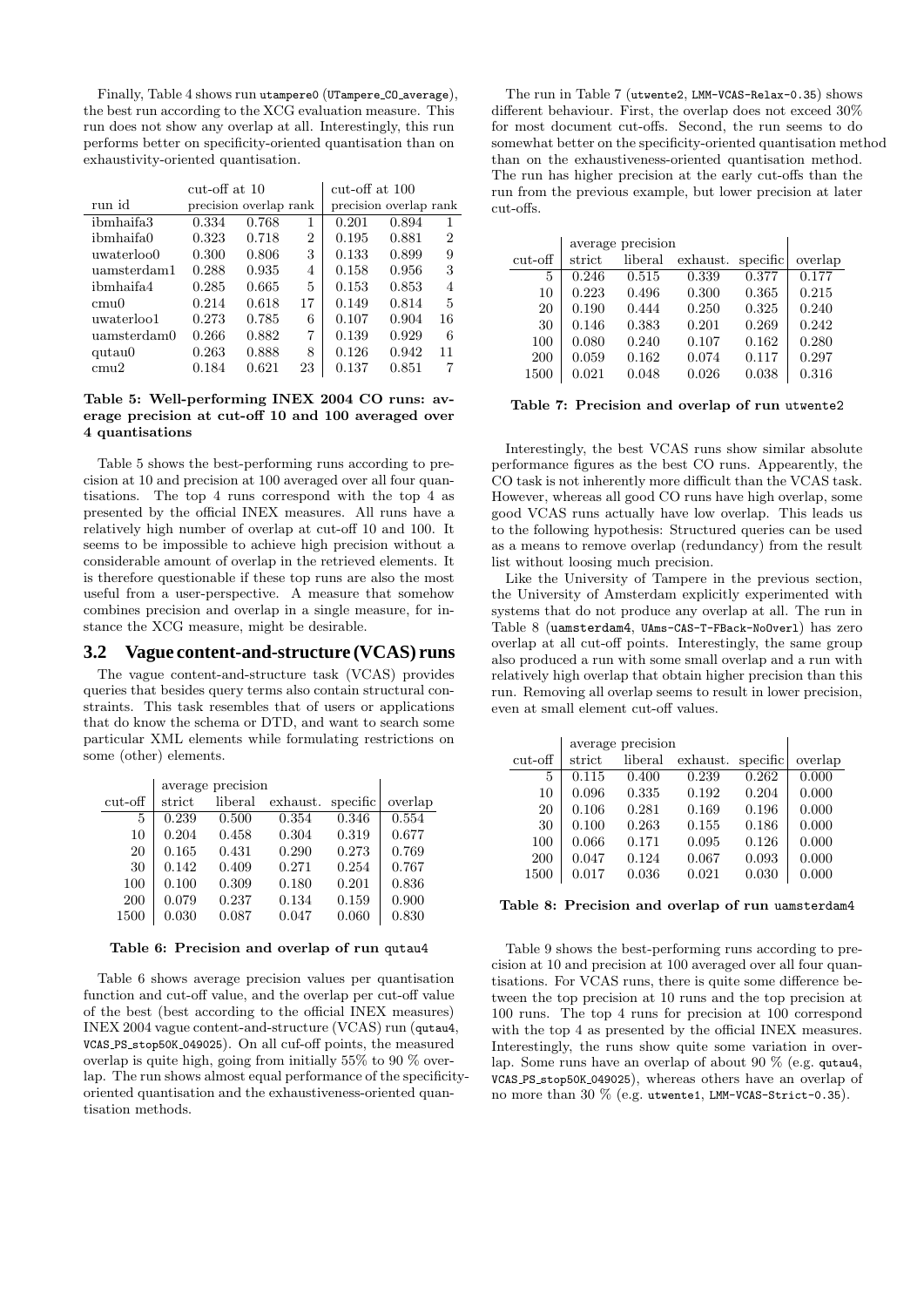|                  | $cut-off$ at 10 |                        |    | $cut-off$ at 100 |                        |                |
|------------------|-----------------|------------------------|----|------------------|------------------------|----------------|
| run id           |                 | precision overlap rank |    |                  | precision overlap rank |                |
| utwente2         | 0.346           | 0.215                  | 1  | 0.147            | 0.280                  |                |
| qutau3           | 0.338           | 0.915                  | 2  | 0.180            | 0.924                  | 3              |
| uamsterdam5      | 0.332           | 0.239                  | 3  | 0.146            | 0.283                  | 9              |
| qutau5           | 0.332           | 0.877                  | 4  | 0.190            | 0.949                  | $\overline{2}$ |
| qutau4           | 0.321           | 0.677                  | 5  | 0.196            | 0.836                  | 1              |
| utwente1         | 0.318           | 0.150                  | 6  | 0.127            | 0.254                  | 12             |
| ibmhaifa1        | 0.316           | 0.465                  | 7  | 0.150            | 0.539                  | 6              |
| uamsterdam3      | 0.296           | 0.877                  | 9  | 0.172            | 0.918                  | 4              |
| cmu <sub>5</sub> | 0.205           | 0.581                  | 21 | 0.150            | 0.770                  | 5              |

Table 9: Well-performing INEX 2004 VCAS runs: average precision at cut-off 10 and 100 averaged over 4 quantisations

### **4. PROPOSALS FOR DISCUSSION**

In this paper we showed some examples of how simple evaluations measures can give insight in XML IR. We believe that precision at document cut-offs – which has been part of the standard TREC evaluation metrics repertoire since the very start of TREC in 1992 – is an elegant simple measure, that is easily explained. Following Robertson's compatibility argument [15], there is no good reason to not report this measure in the official INEX evaluation reports. Since it is part of standard practice in IR system evaluation, this measure should be reported by INEX as well. Note that precision at cut-offs suffers less from the "overpopulated recall base" problem since it does not use the total number of relevant elements in its calculation.

In analogy to reporting the precision at cut-offs, we also reported the overlap at cut-offs. Here, Robertson's argument does not fully apply: overlap is a problem that is relatively new to IR. Simply reporting overlap for the same cut-offs as precision seems to be "closest" to the norm. In future studies, we plan to investigate overlap further. For instance, the current overlap definition seems, at least in theory, somewhat unstable. Suppose a run retrieves 1499 non-overlapping elements and as its first element the collection root (let's assume that would be possible) than the measured overlap would be 100 % at each cut-off point. Maybe a probabilistic overlap version can be adopted such as the probability that two elements in the list overlap.

Precision and overlap at cut-off points give some interesting insights. Overlap varies a lot over different cut-off points for some runs. It seems that overlap plays a different role in the CO task than in the VCAS task. However, overlap is not exclusively a problem in the CO task. In fact, some interesting observations can be made on the relation between overlap and precision in the VCAS task. All of this is, fortunately, in line with the official results as reported by INEX.

So, what about the existing INEX measures? We feel that XML IR does not give a "very good reason" to prefer Raghavan et al.'s [14] precall measure over the more standard precision at fixed recall points measures. Following Robertson's compatibility argument, choosing this measure as the basis of inex eval seems an odd decision at the time first INEX workshop, but one might argue now that the measure is retrospectively the norm for XML IR because of INEX. Furthermore, Raghavan's version of mean average precision (using strict quantisation) is only a slight devia-

tion of the TREC version of mean average precision. We feel that the alternatives briefly explained in Sections 2.3 and 2.5, that is, the inex eval ng and XCG measures, are interesting for XML IR. There might be some "very good reasons" to use these new measures. However, in our (nonscientific) opinion these measures are hard to grasp for IR system users, and even so for IR system researchers. In fact, computer science researchers do not have much more skills than ordinary users as nicely pointed out by Trotman and O'Keefe [16] who showed that many researchers that participate in INEX make errors in specifying their queries in XPath. Similar to Trotman and O'Keefe's query language problem, we should ask ourselves: "What would be the simplest approach that could possibly work?"

### **Acknowledgements**

Many thanks to anonymous reviewers for given useful feedback. The research presented in this paper was funded by the Netherlands Organisation for Scientific Research (NWO) and the Dutch BSIK program MultimediaN.

### **5. REFERENCES**

- [1] C. Buckley. The trec\_eval evaluation program. Available for TREC participants. http://trec.nist.gov.
- [2] C. Buckley and E.M. Voorhees. Evaluating evaluation measure stability. In ACM Conference on Research and Development in Information Retrieval (SIGIR), pages 33–40, 2000.
- [3] W. Cooper. Expected search length; a single measure of retrieval effectiveness based on the weak ordering action of retrieval systems. American Documentation, 19(1):30–41, 1968.
- [4] A.P. de Vries, G. Kazai, and M. Lalmas. Tolerance to irrelevance: A user-effort oriented evaluation of retrieval systems without predefined retrieval unit. In RIAO Conference Proceedings, pages 463–473, 2004.
- [5] A.P. de Vries, G. Kazai, and M. Lalmas. Evaluation metrics 2004. In Proceedings of the 3rd INEX Workshop, LNCS 3493, Springer, 2005.
- [6] N. Fuhr and M. Lalmas. Report on the INEX 2003 workshop. SIGIR Forum, 38(1), 2004.
- [7] N. Gövert, G. Kazai, N. Fuhr, and M. Lalmas. Evaluating the effectiveness of content-oriented XML retrieval. Technical Report Computer Science 6, Technischer bericht, University of Dortmund, 2003.
- [8] D.K. Harman. Appendix b: Common evaluation measures. In Proceedings of the 13th Text Retrieval Conference (TREC), 2005.
- [9] D. Hull. Using statistical testing in the evaluation of retrieval experiments. In Proceedings of the 16th ACM Conference on Research and Development in Information Retrieval (SIGIR'93), pages 329–338, 1993.
- [10] K. Järvelin and J. Kakäläinen. Cumulated gain-based evaluation of IR techiques. ACM Transactions on Information Systems, 20(4):551–556, 2002.